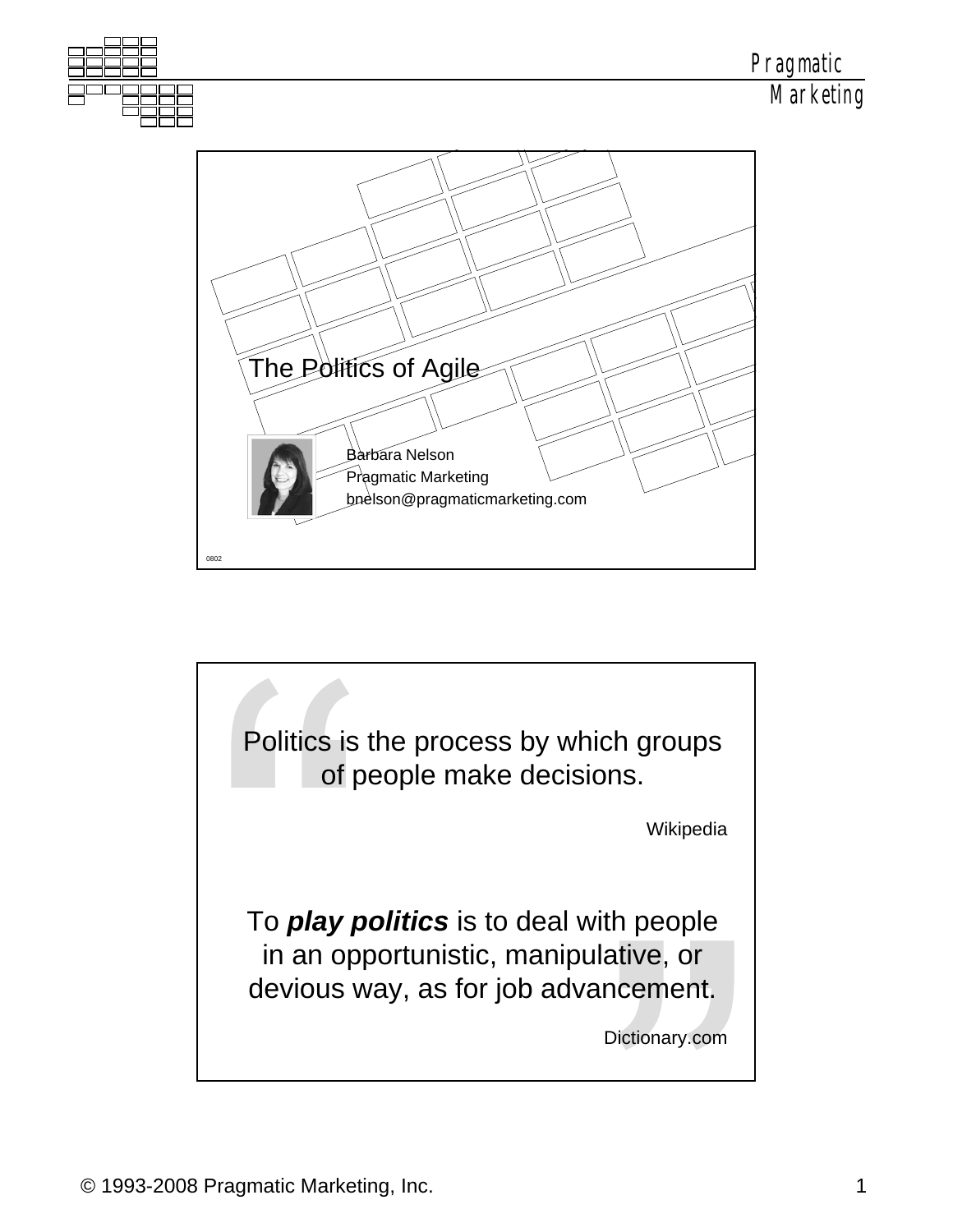

Pragmatic **Marketing** 



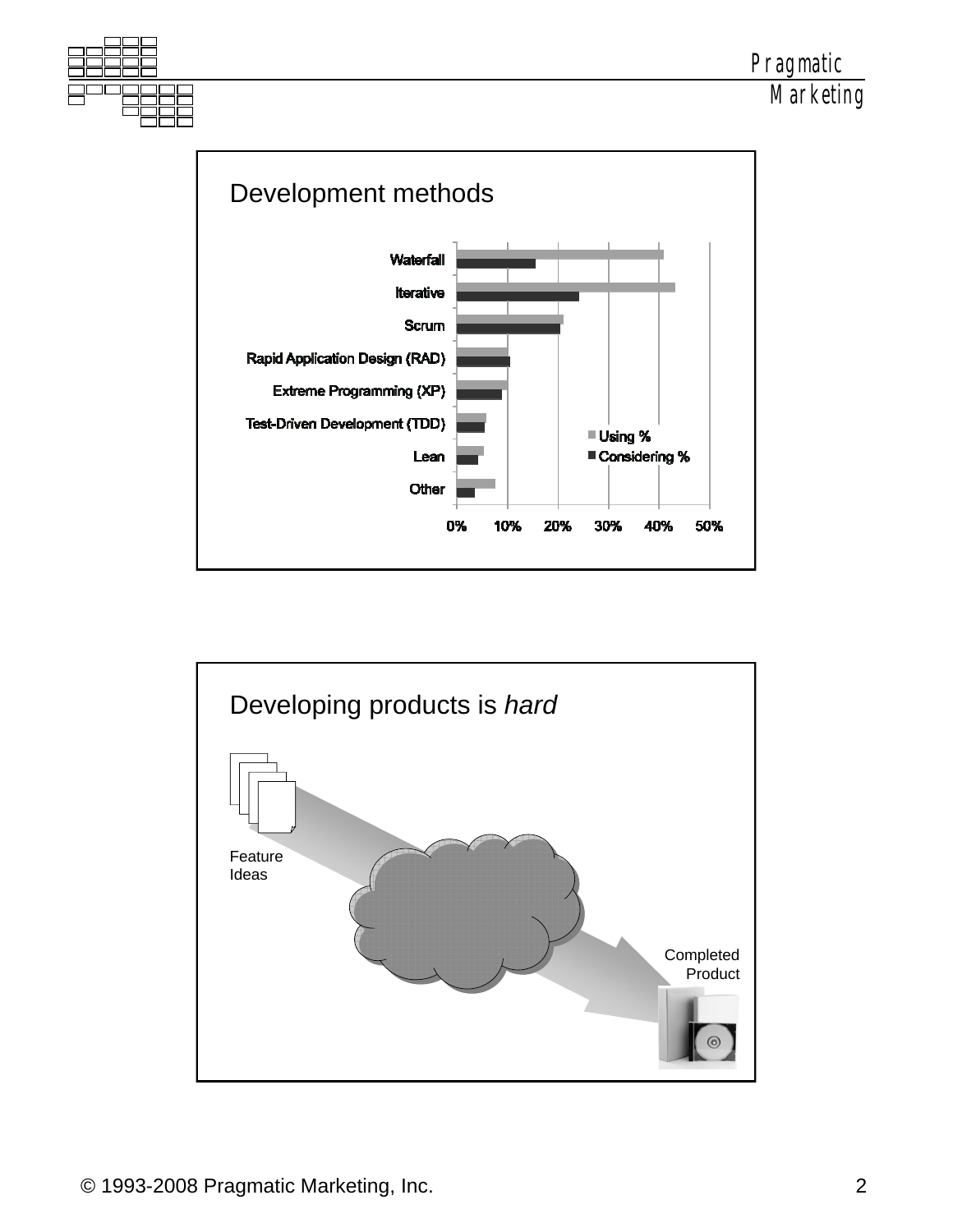

Completed Product

 $^\copyright$ 



**MRD** 

xRD?

UDS<sub>FRD</sub>

**BRD** 

FRS

DSD

Feature Ideas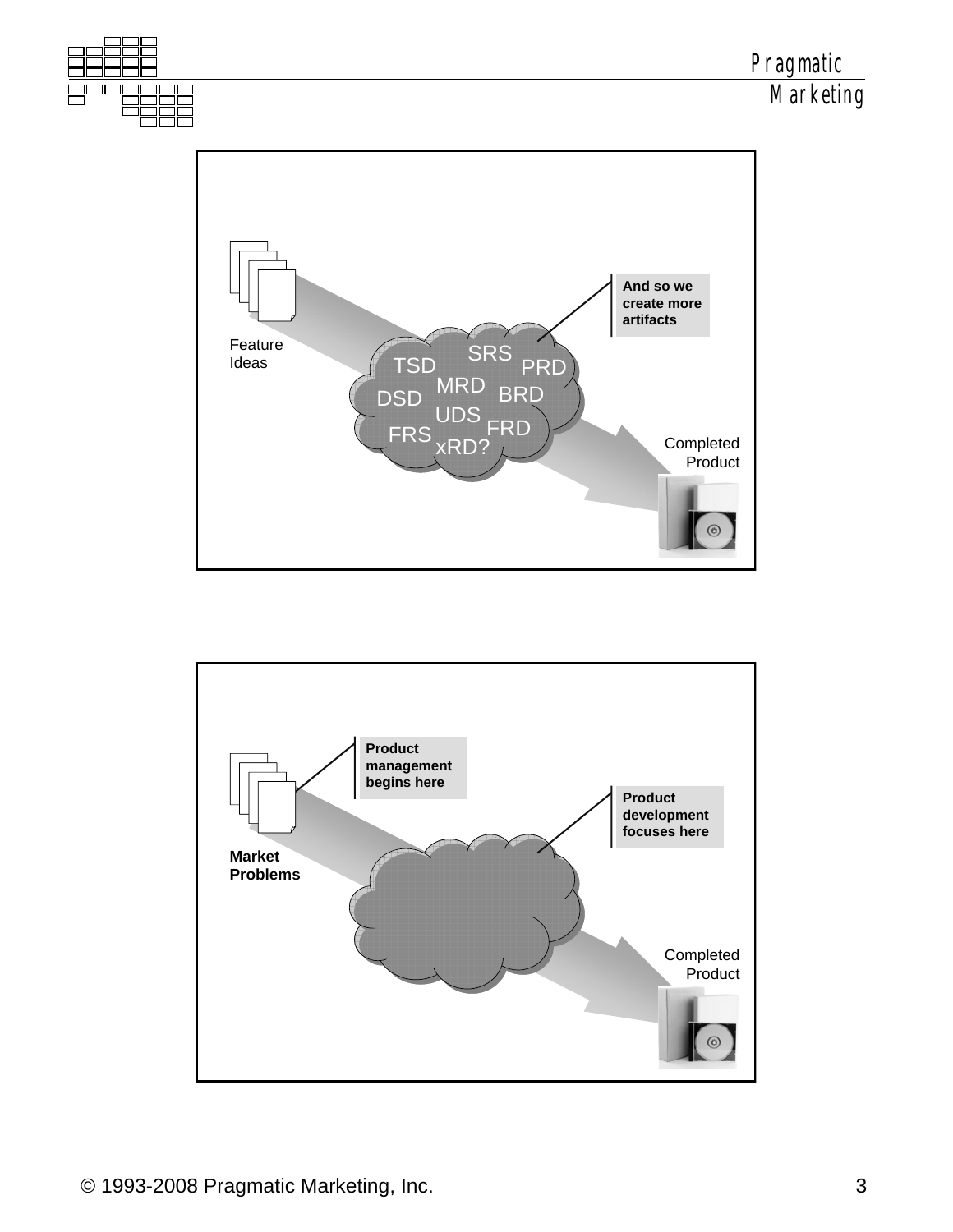**Tactical**

|                  |                                  |                               | <b>Business</b><br>Case     | Positioning                          | Marketing<br>Plan                |                                    |                                 |
|------------------|----------------------------------|-------------------------------|-----------------------------|--------------------------------------|----------------------------------|------------------------------------|---------------------------------|
|                  | <b>Distinctive</b><br>Competence | <b>Market</b><br>Sizing       | Pricing                     | <b>Sales</b><br><b>Process</b>       | Customer<br><b>Acquisition</b>   |                                    |                                 |
|                  | Market<br>Research               | Product<br>Performance        | Buy, Build<br>or Partner    | <b>Market</b><br><b>Requirements</b> | <b>Customer</b><br>Retention     |                                    |                                 |
|                  | <b>Market</b><br><b>Problems</b> | Operational<br><b>Metrics</b> | Product<br><b>Portfolio</b> | Product<br>Roadmap                   | Launch<br>Plan                   |                                    |                                 |
| <b>Strategic</b> | <b>Market</b><br>Analysis        | Quantitative<br>Analysis      | Product<br><b>Strategy</b>  | Product<br>Planning                  | Program<br><b>Strategy</b>       | <b>Sales</b><br><b>Readiness</b>   | Channel<br><b>Support</b>       |
|                  | Technology<br><b>Assessment</b>  | Win/Loss<br>Analysis          | Innovation                  | User<br>Personas                     | <b>Buyer</b><br>Personas         | Channel<br><b>Training</b>         | <b>Presentations</b><br>& Demos |
|                  | Competitive<br>Analysis          |                               |                             | Use<br><b>Scenarios</b>              | <b>Success</b><br><b>Stories</b> | Collateral &<br><b>Sales Tools</b> | "Special"<br>Calls              |
|                  |                                  |                               |                             | Release<br><b>Milestones</b>         | <b>Thought</b><br>Leaders        | White<br>Papers                    | Event<br><b>Support</b>         |
|                  |                                  |                               |                             |                                      | Lead<br>Generation               | Competitive<br>Write-Up            | Answer<br>Desk                  |

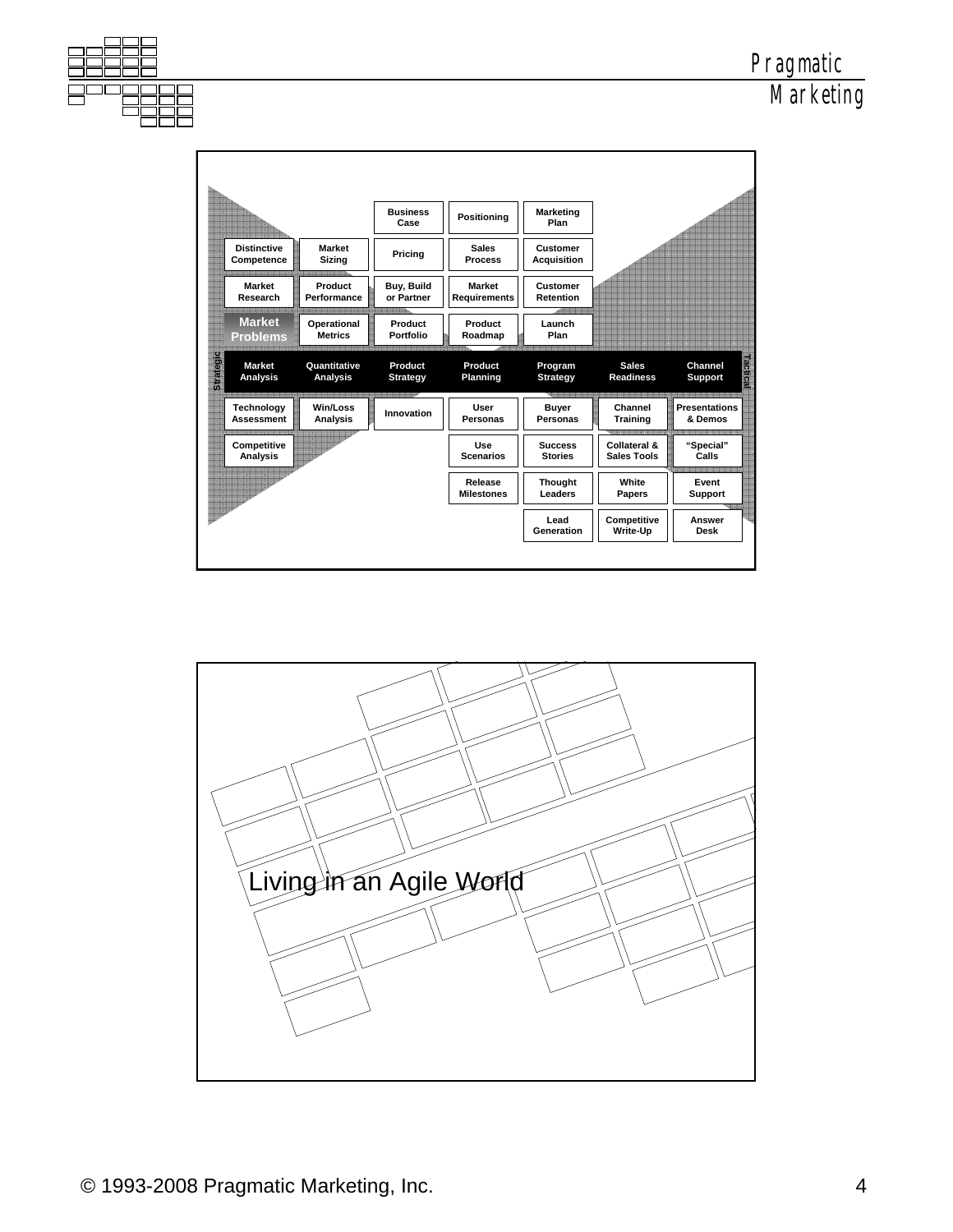

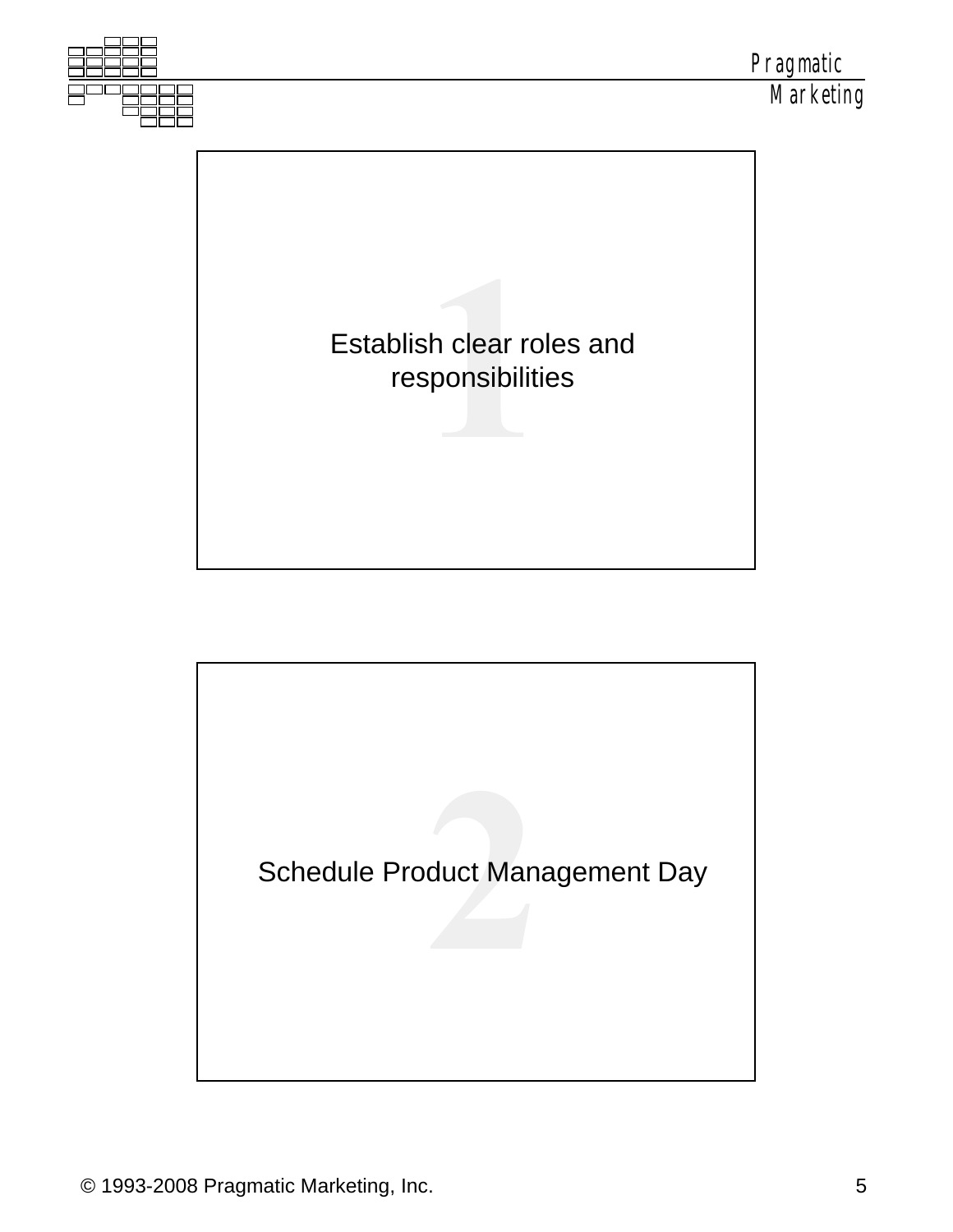

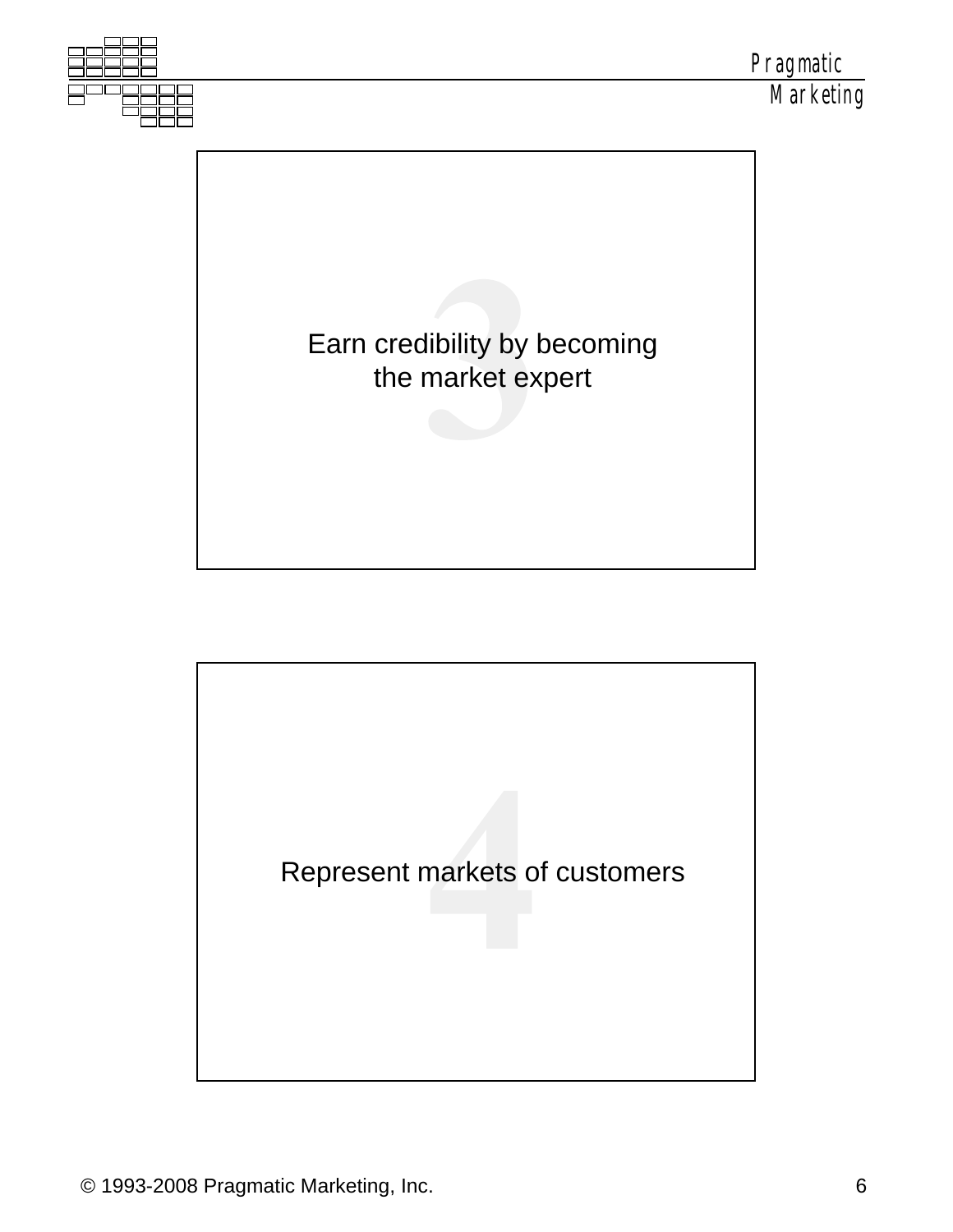

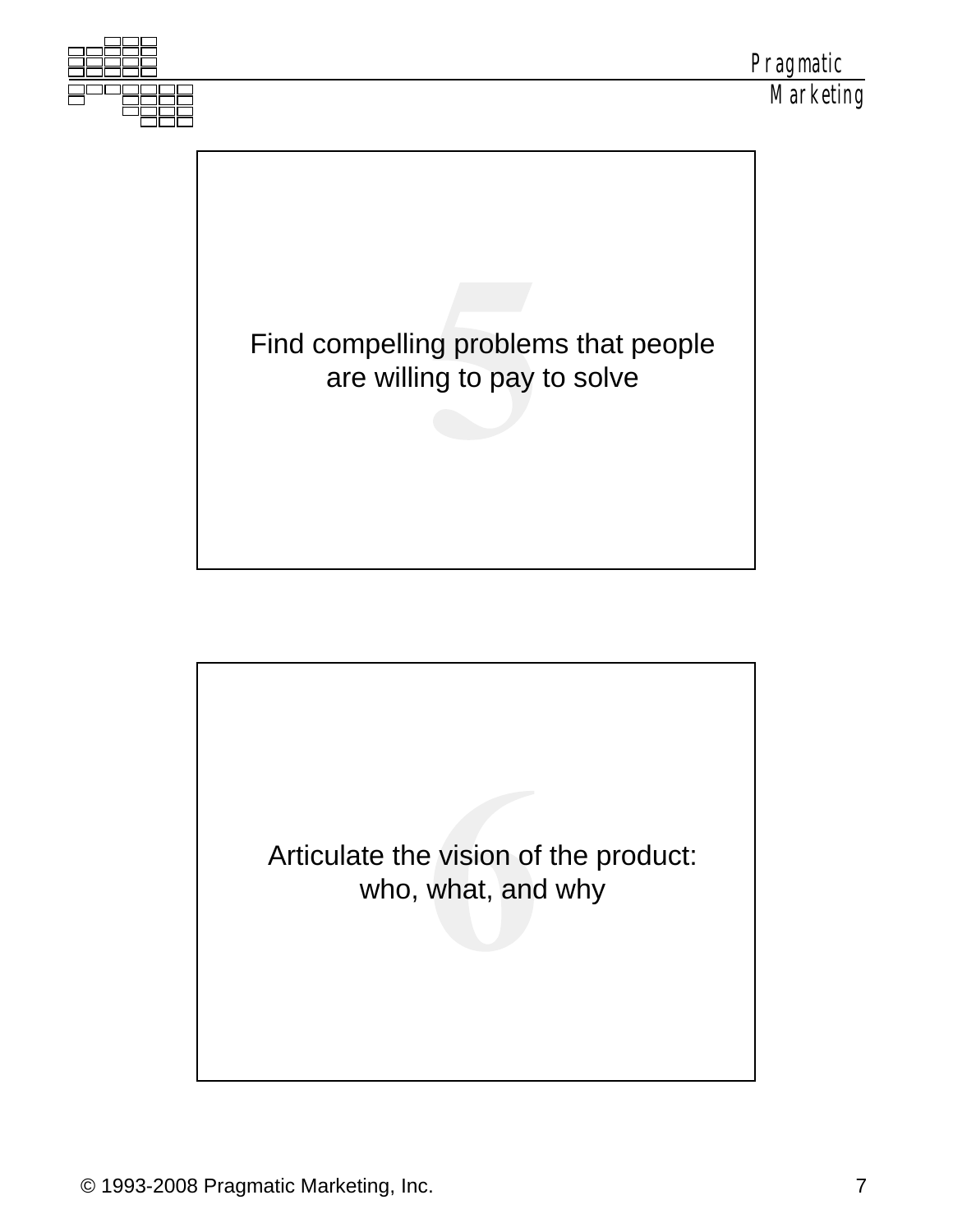

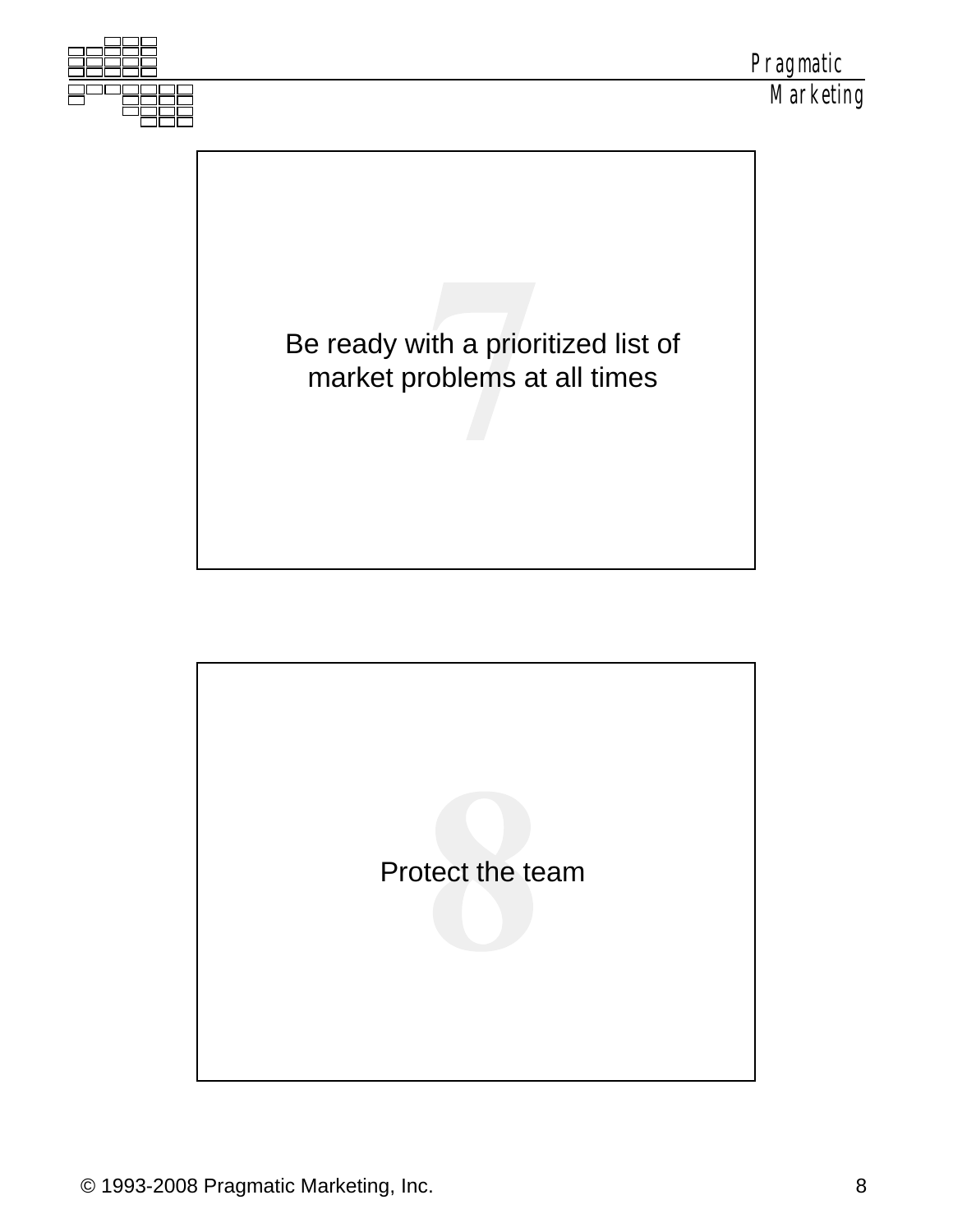

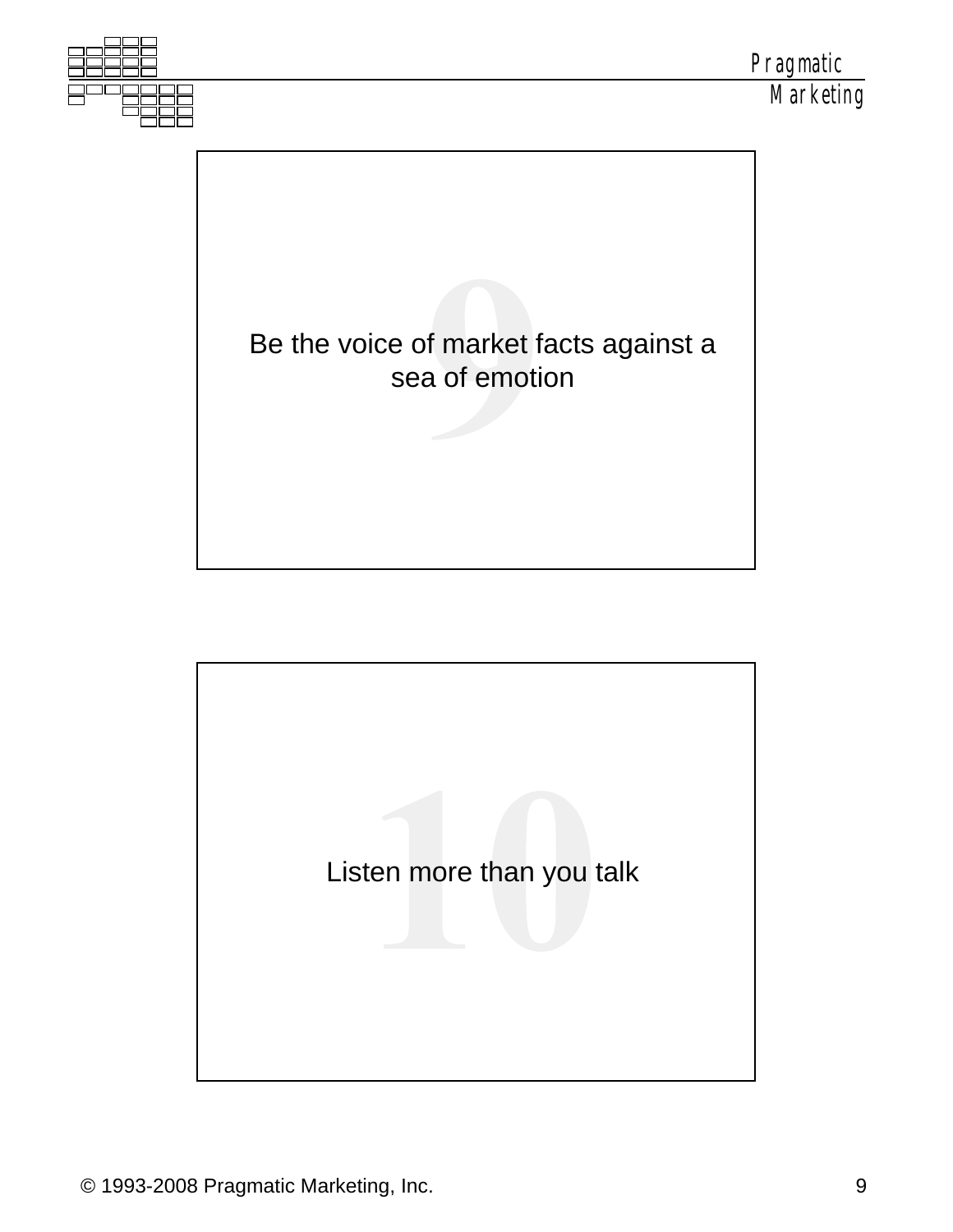

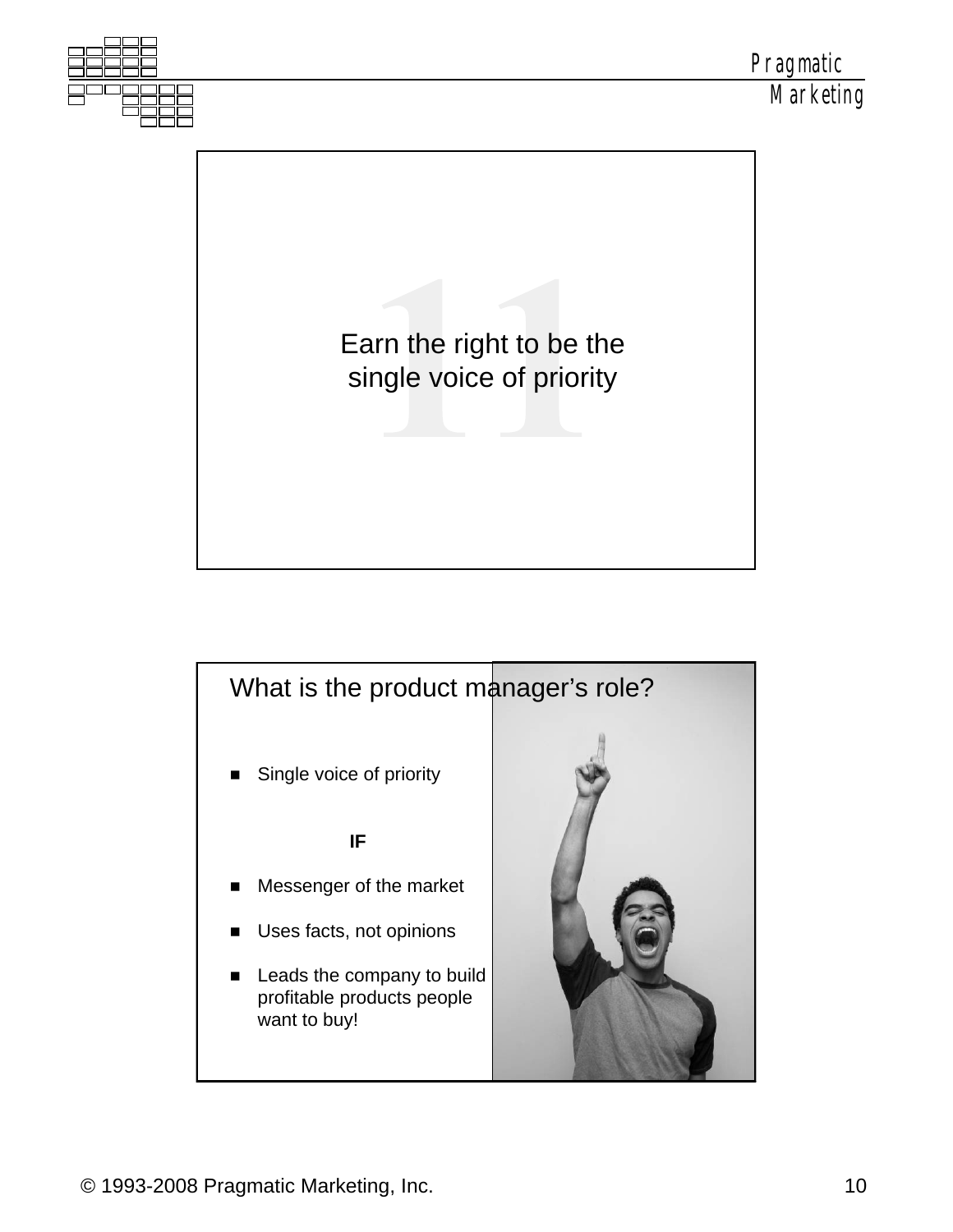